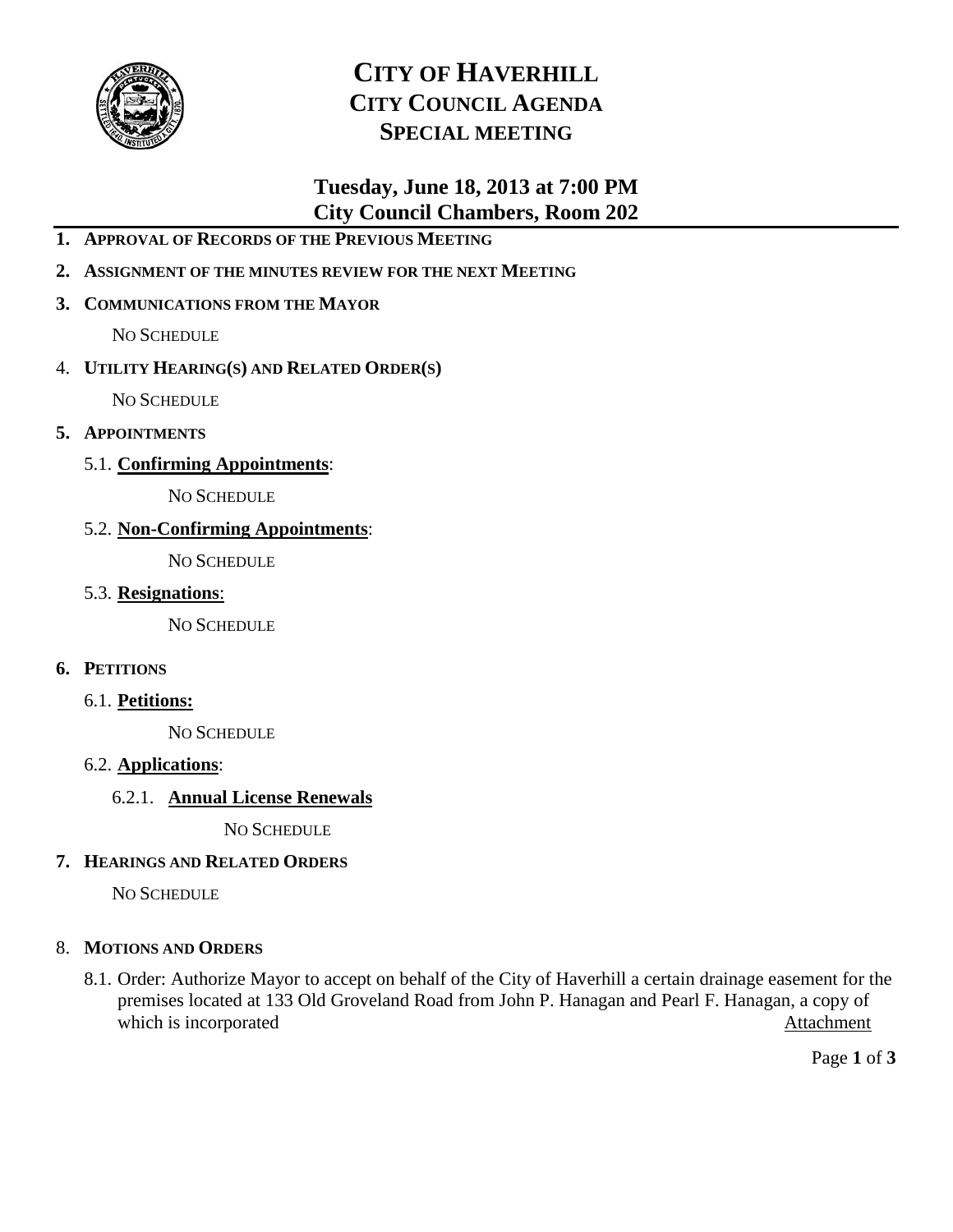

# **CITY OF HAVERHILL CITY COUNCIL AGENDA SPECIAL MEETING**

# **Tuesday, June 18, 2013 at 7:00 PM City Council Chambers, Room 202**

# 8.2. **FY 2014 Budget Related Orders:**

8.2.1. Order -That as part of the fiscal year 2014 annual budget the sum of **\$154,869,777** be and is hereby raised and appropriated within the categories as designated as appropriated on the attached and further that said appropriation be funded in the following manner:

| $\mathbb{S}^-$ | 221,996       | <b>Water Receipts</b>              |            |
|----------------|---------------|------------------------------------|------------|
| $\mathbb{S}$   | 525,570       | <b>Wastewater Receipts</b>         |            |
|                | \$1,611,571   | Free Cash                          |            |
|                | \$152,510,640 | <b>Taxation and Other Receipts</b> | Attachment |

- 8.2.2. Order –That as part of the fiscal year 2014 annual budget the sum of **\$200,000** be raised and appropriated into the School Stabilization account Attachment
- 8.2.3. Order-That as part of the fiscal year 2014 annual budget the sum of **\$1,000,000** be raised and appropriated into the Stabilization account Attachment
- 8.2.4. Order-That as part of the fiscal year 2014 annual budget the sum of **\$7,379,723** be appropriated to operate the Water Department for items marked as appropriation on the attached and **\$7,272,000** come from Water Revenue, **\$329,719** to come from Water retained earnings and that **\$221,996** be appropriated in the General Fund and funded from Water receipts Attachment
- 8.2.5. Order-That as part of the fiscal year 2014 annual budget the sum of **\$8,009,183** be appropriated to operate the Wastewater Department for items marked as appropriation on the attached and **\$7,913,496,000** come from Wastewater Revenue, **\$621,257** to come from Wastewater retained earnings and that **\$525,570** be appropriated in the General Fund and funded from Wastewater receipts Attachment

| 8.2.6. Order – Authorization of the Municipal Open Space Management Revolving Fund   | Attachment |
|--------------------------------------------------------------------------------------|------------|
| 8.2.7. Order-Authorization of the Council on Aging Activities Account Revolving Fund | Attachment |
| 8.2.8. Order-Authorization of the Wood School Daycare Revolving Fund                 | Attachment |
| 8.2.9. Order-Authorization of the Recreation and Parks Revolving Fund                | Attachment |
| 8.2.10. Order-Authorization of the Citizen Center Rental Account Revolving Fund      | Attachment |
| 8.2.11. Order-Authorization of the Veteran's Memorial Skating Rink Revolving Fund    | Attachment |

Page **2** of **3**